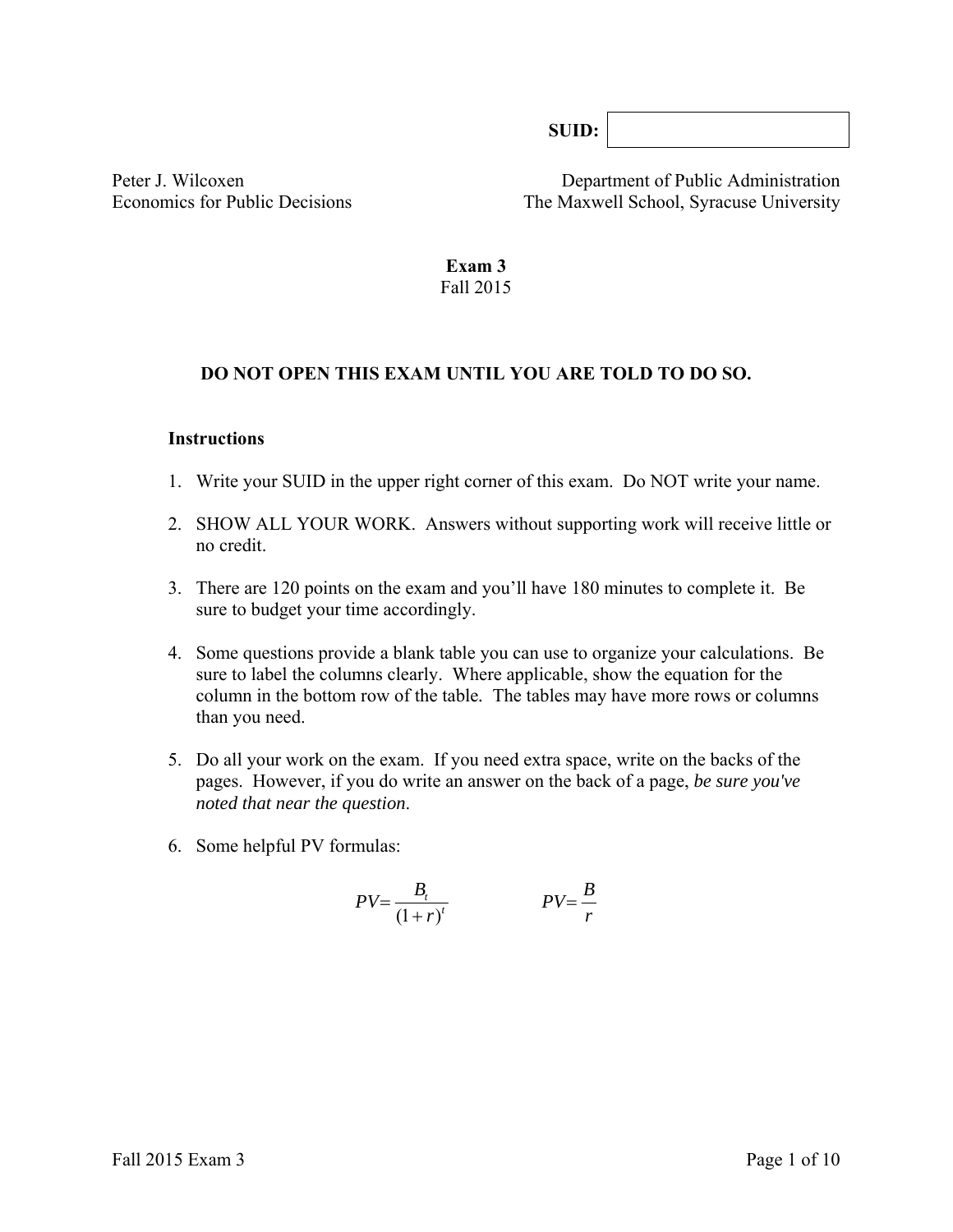## **Question 1 (15 points)**

A growing city is struggling with traffic. Two policies, R and B, have been proposed to reduce congestion. Policy R would construct a light rail system (essentially an above-ground subway), and policy B would create special express bus lanes on major roads. R would take 20 years to construct (years 1-20) while B would take 5 (years 1-5). Both options would cost \$20 million per year in each year of construction (20 for R, 5 for B). Benefits from B would begin in year 6 and be \$10 million per year forever. Benefits from R, in contrast, would be small for the first years the system is running and only become large after households and businesses gradually move closer to the system's stations (a real issue with rail). To keep things simple, suppose the benefits of R are 0 in years 21-35 but rise to \$90 million per year starting in year 36 and then go on forever at that level.

Please calculate the net present value of each plan and indicate which one is best. The city uses an interest of 5% in present value calculations.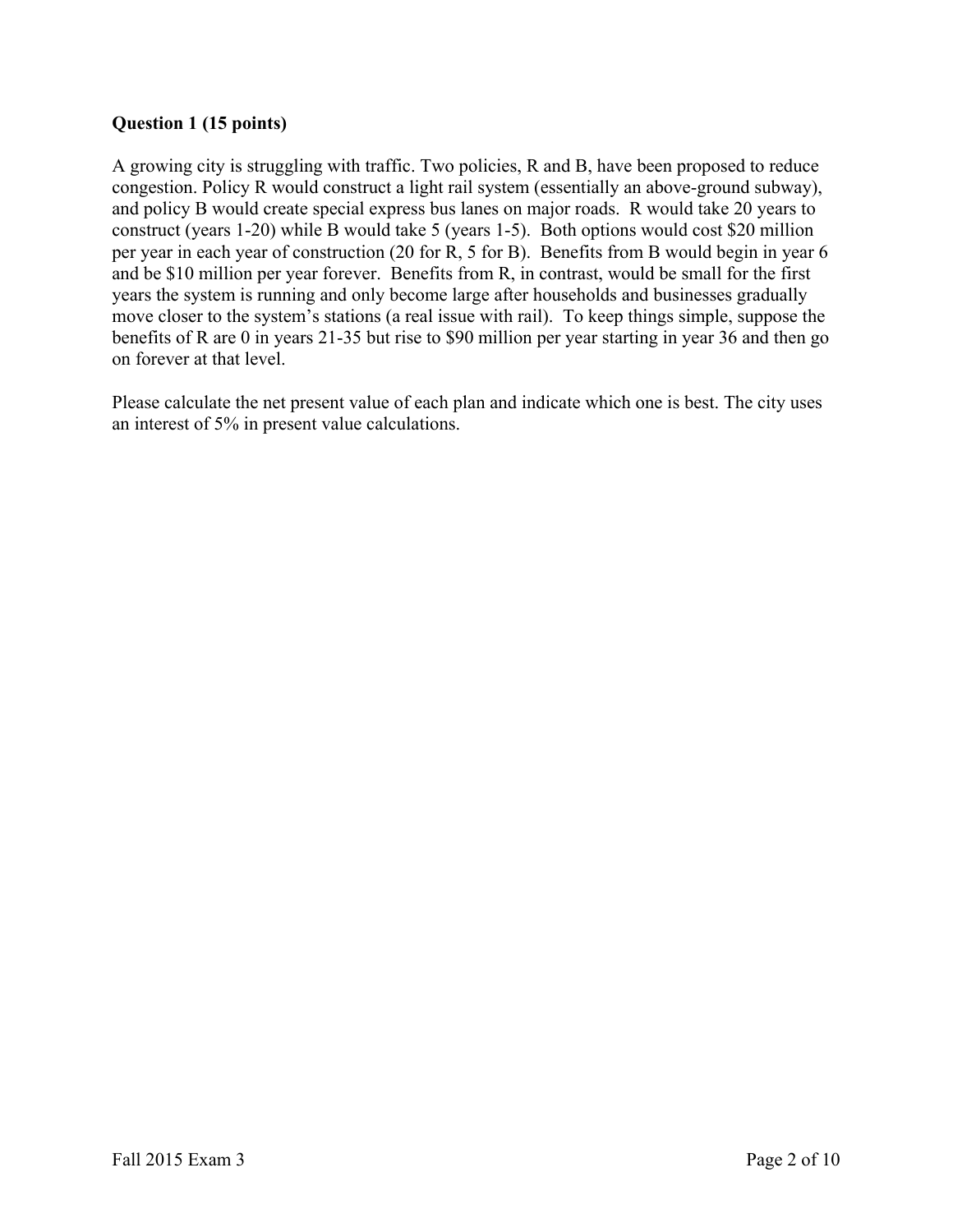## **Question 2 (15 points)**

A city is concerned about two brownfield sites, A and B, and is considering policies to address them. The degree of contamination at A is known. Cleaning it would cost of \$20 million and produce \$80 million in benefits. Site B is more complex: its degree of contamination is not known precisely and it would need to be cleaned up in two stages. Stage 1 would cost \$40 million and would reveal whether the site was heavily (H, 40% chance) or lightly (L, 60% chance) contaminated. The city could then choose between two stage-2 policies: C and R. Policy C would install a cap over the contamination. It would cost \$20 million (above and beyond the stage 1 cost) and produce \$50 million in benefits in either H or L. R would remove the contamination and produce \$200 million in benefits. It would cost \$20 million in L but \$200 million in H (both in addition to the stage 1 cost). The city can clean up either site but not both. However, if it begins cleaning up B it must finish the job with either C or R—it can't abandon the site after the first stage.

Please determine what the city should do. You may assume it is risk-neutral and wants to choose the policy with the highest expected value. Also, please note that this problem only involves one time period and no present value calculations are needed.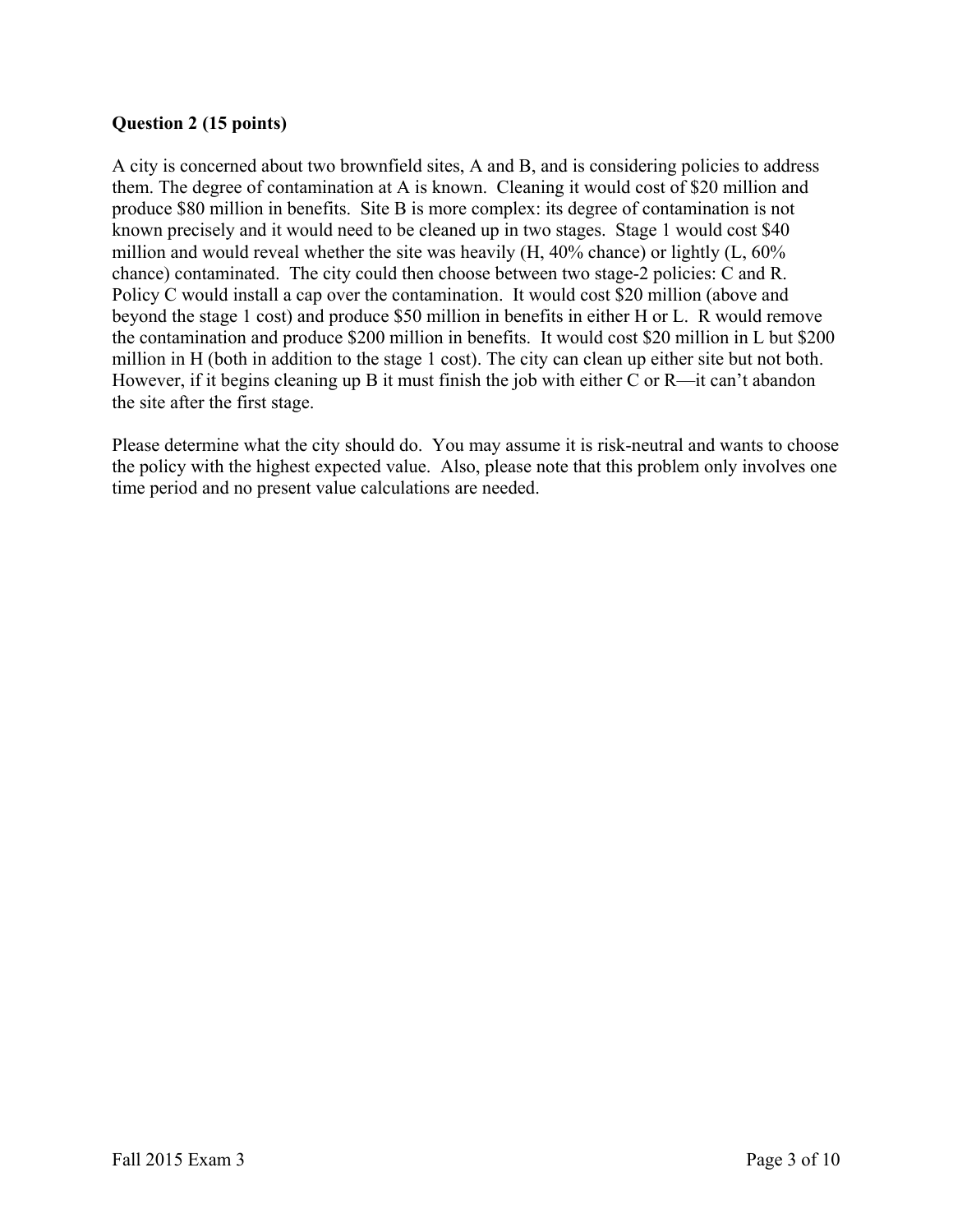### **Question 3 (15 points)**

A government would like to encourage firms to build more wind farms to generate renewable electricity. With no policy in place, a wind farm could be built in year 0 for \$140 million and would earn \$10 million in profits per year over a 20 year lifetime (years 1-20). The government has decided to offer two policies and allow firms to choose between them. Policy P would provide a production subsidy of \$2 million per year, bringing the firm's profit to \$12 million per year. It would be guaranteed for years 1-4 but there is a 60% chance that a future government would repeal the policy after year 4 and it would not be paid in years 5-20. Policy I would instead provide an investment subsidy in year 0 to offset \$20 million of the wind farm's initial cost. Since the payment would occur immediately, there is no risk it would be repealed.

Please determine whether the firm would prefer P or I and indicate whether or not that policy would be sufficient to get the firm to build a wind farm. You may assume that it uses a 5% interest rate in present value calculations and wants to pick the option with the highest expected net present value.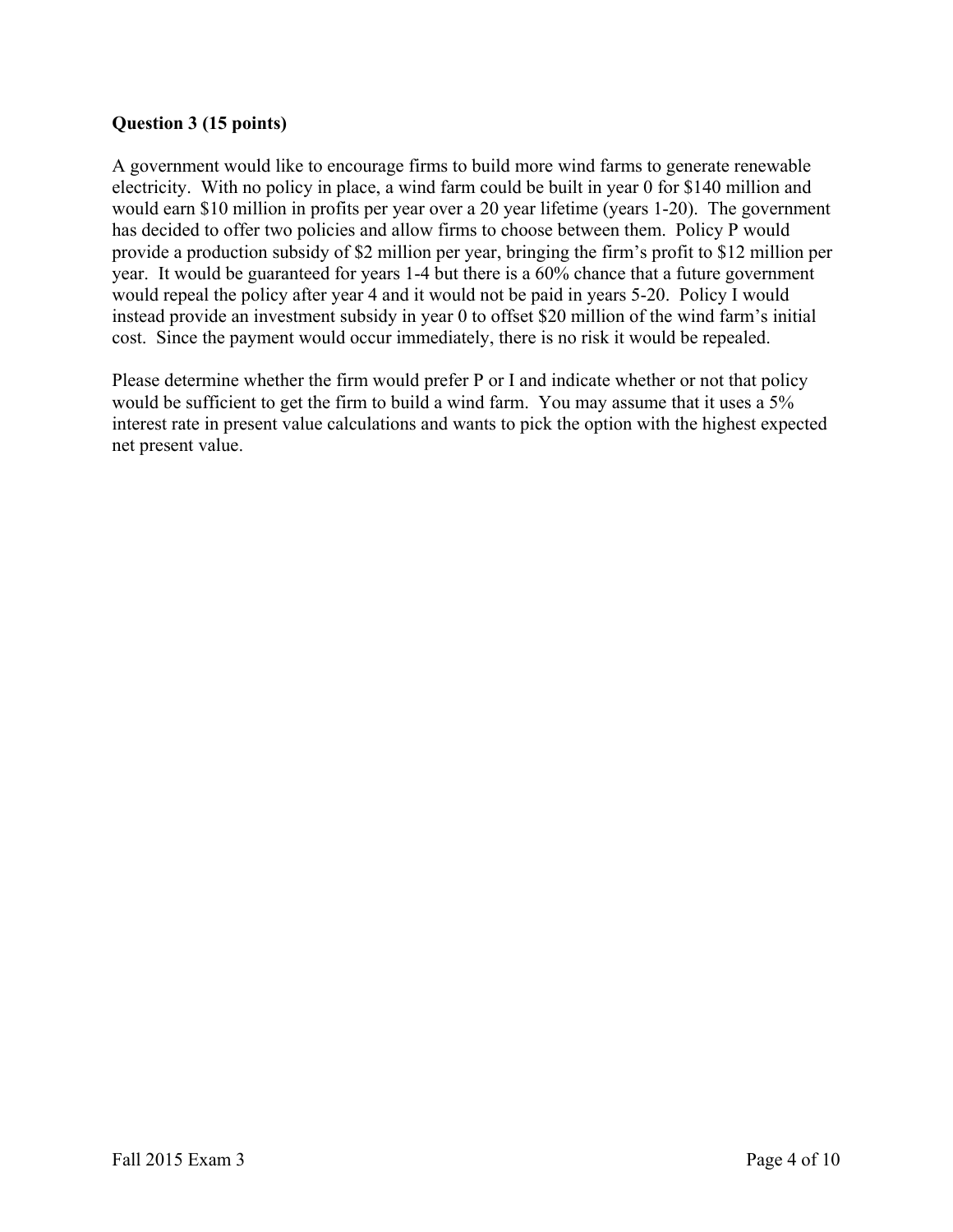## **Question 4 (15 points)**

A small city is considering two possible upgrades to its highway system. Option H would build a high capacity system and would cost \$100 million. Option L would build a low capacity system and would cost \$25 million. The benefits of H depend on future growth of the city. There is a 40% chance the city's growth will be fast (F) and the benefits of H would be \$200 million. However, there is a 60% chance growth will be slow (S) and benefits of H would only be \$50 million. The benefits of L will be \$30 million for either growth rate. Finally, the city could pay a consultant \$5 million to determine the city's likely future growth rate.

Please determine the city's best course of action and give its expected value. To keep things simple you may assume that all the numbers given above are present values (so no additional PV calculations are needed) and that the consultant could carry out the study immediately and would be correct in its prediction.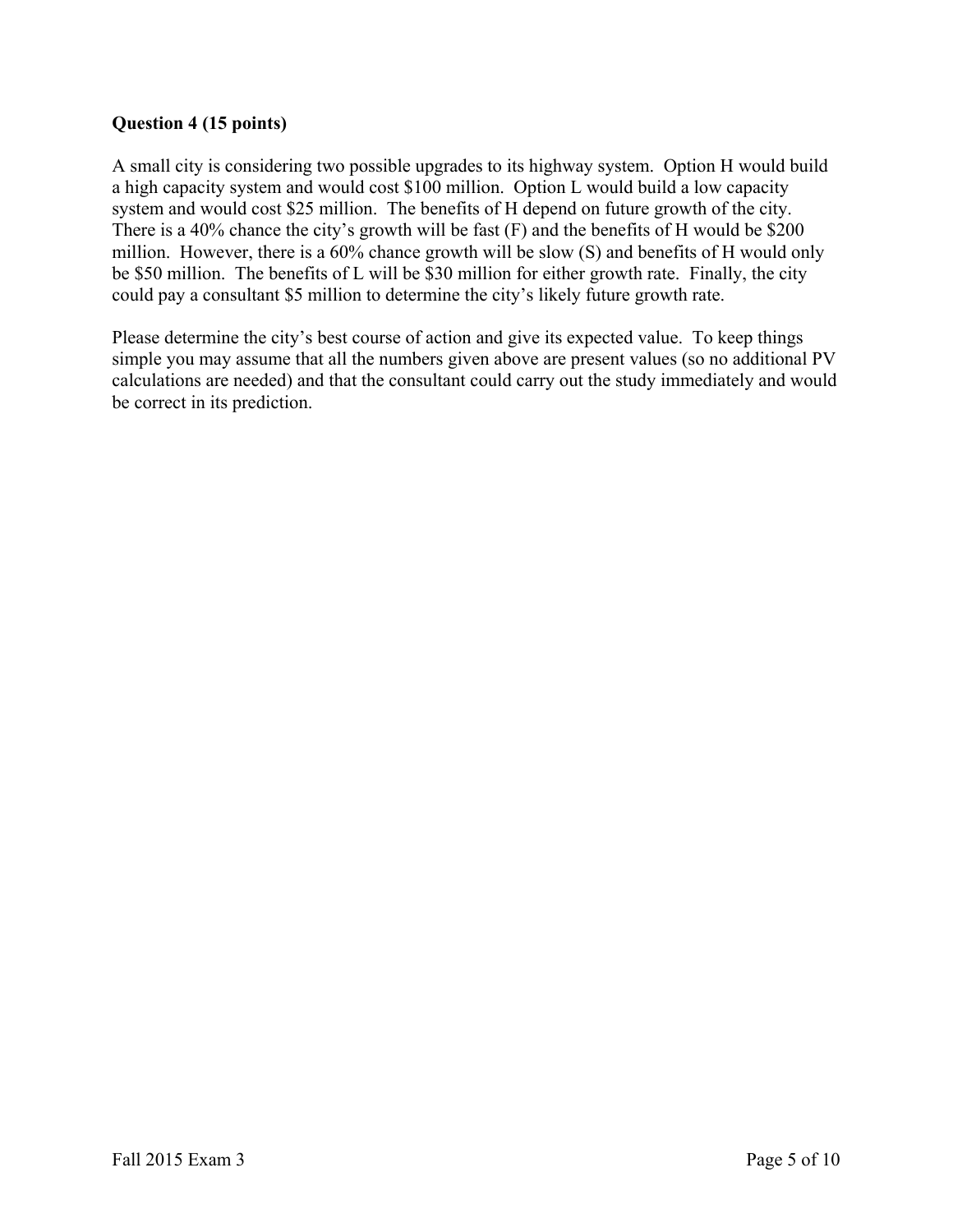# **Question 5 (15 points)**

A non-profit organization provides advice about mortgages to first-time home buyers. It has total costs given by  $TC = 760 + 5^*Q^2$  where Q is the number of clients it serves and  $Q^2$ indicates Q squared. The demand for its services is given by the equation  $P = 400 - 5*Q$ , and there are no other organizations nearby providing a similar service. The organization wishes to serve as many people as possible without running a deficit.

What price should the organization charge and how many people will it be able to serve? How much profit will it earn? As a hint, the value of Q is between 35 and 45, inclusive.

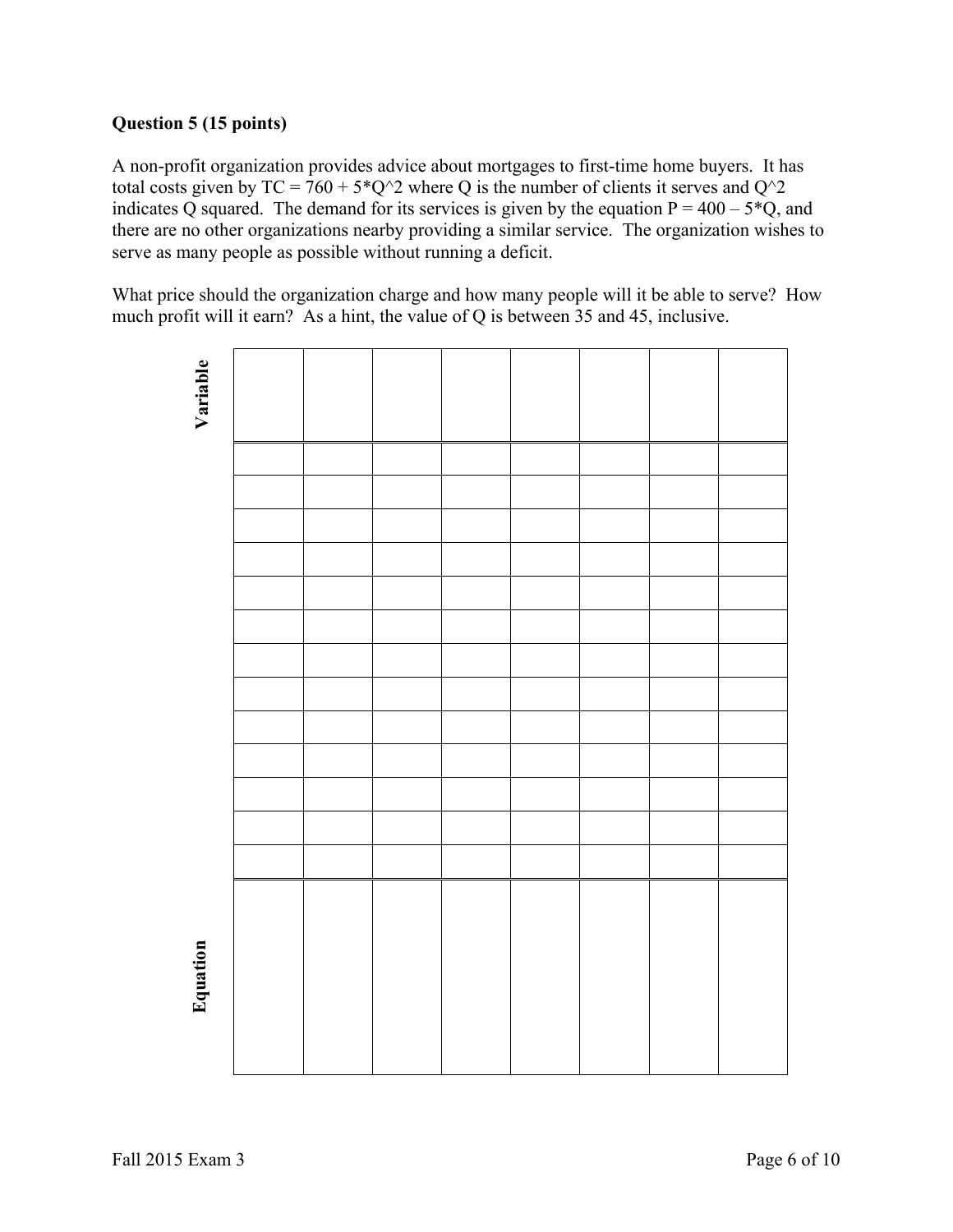# **Question 6 (15 points)**

Suppose a profit-maximizing firm is considering a research project to develop a controller chip for advanced robotic limbs for veterans and other people who have had severe injuries. If it succeeds, the annual demand for the chips would be given by  $P = 13700 - 200 \times Q$  and production costs would be given by  $TC = 100*Q$ . Assuming the firm is able to develop the chip, what price would it charge and what quantity would it produce in each year during the time it is a monopolist? What profits will it earn each year? As a hint, the quantity will be between 30 and 40.

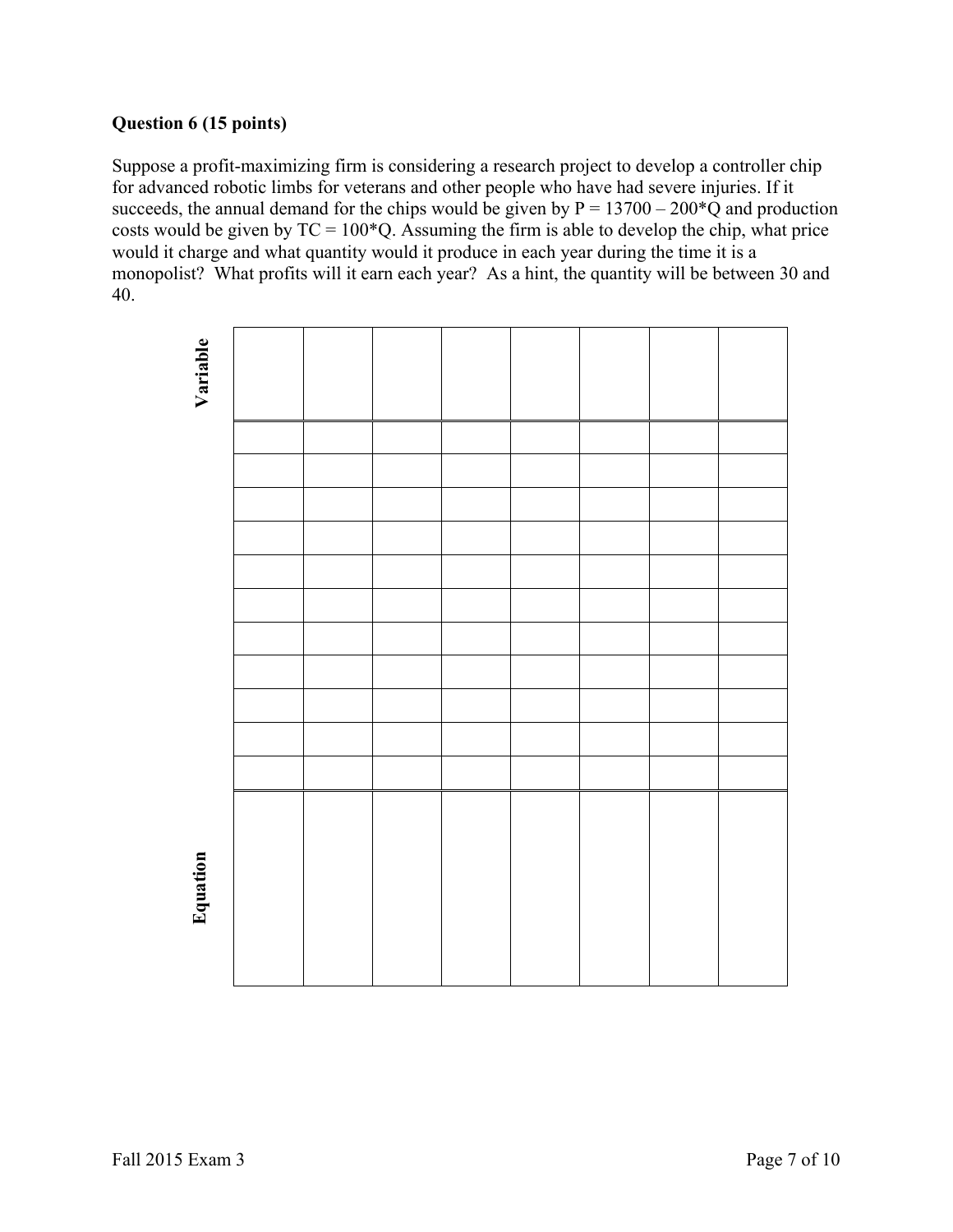# **Question 7 (15 points)**

Now suppose that the research project to develop the chip in Question 6 would cost \$2 million which would be paid in year 0. However, there is only a 30% chance the project would succeed. You may assume the project could be carried out in year 0 and, if it succeeds, the profits from Question 6 would begin to arrive in year 1. The firm would be a monopolist for 20 years (years 1-20) after which other firms would enter the market, the price would fall to \$100, and the firm's profits would drop to 0.

Please calculate the expected net present value of the research project assuming that the firm uses an interest rate of 5% in present value calculations. Should the firm undertake it?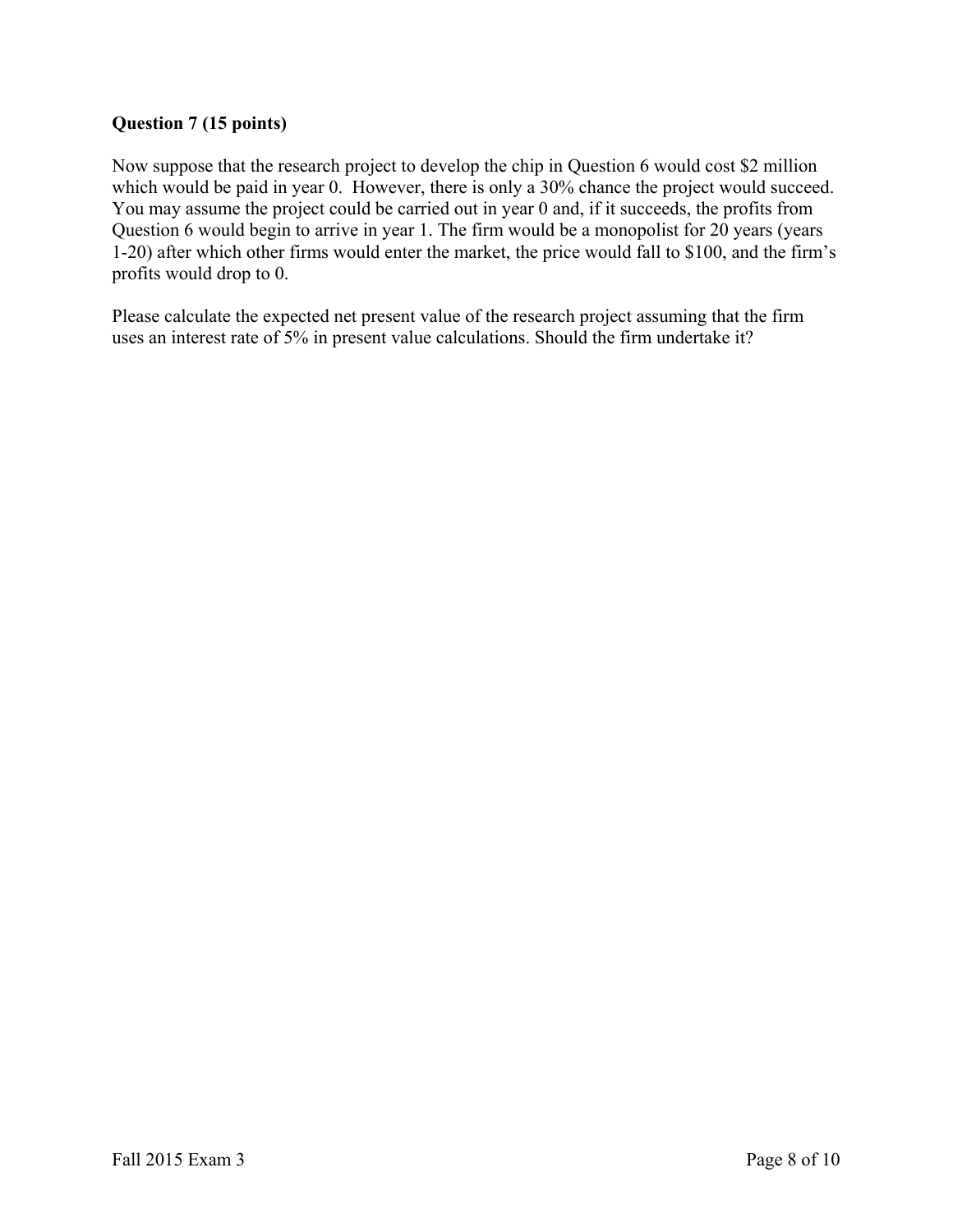# **Question 8 (15 points)**

Now suppose that advocacy groups have lobbied the government to provide stronger incentives for the research project. As a first step in evaluating a possible policy, please compute the expected present value of the consumer surplus (during and after the patent period) that would be created if the firm undertook the project. You may assume that after the patent expires other firms enter the market and the price drops to \$100. The government uses a 5% interest rate in present value calculations.